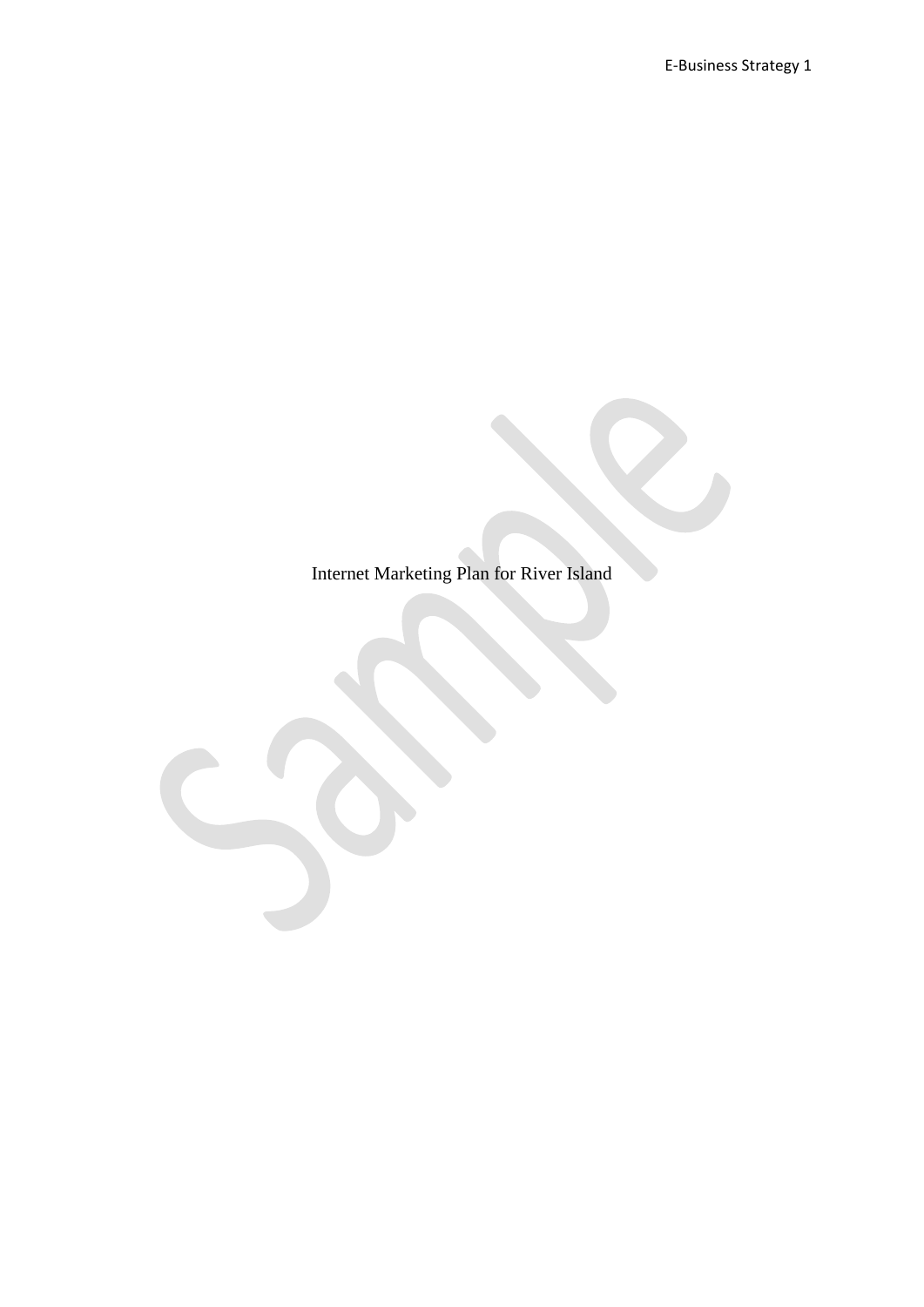# Table of content

| Impact of supply chain integration and e-business on international competencies10 |
|-----------------------------------------------------------------------------------|
|                                                                                   |
|                                                                                   |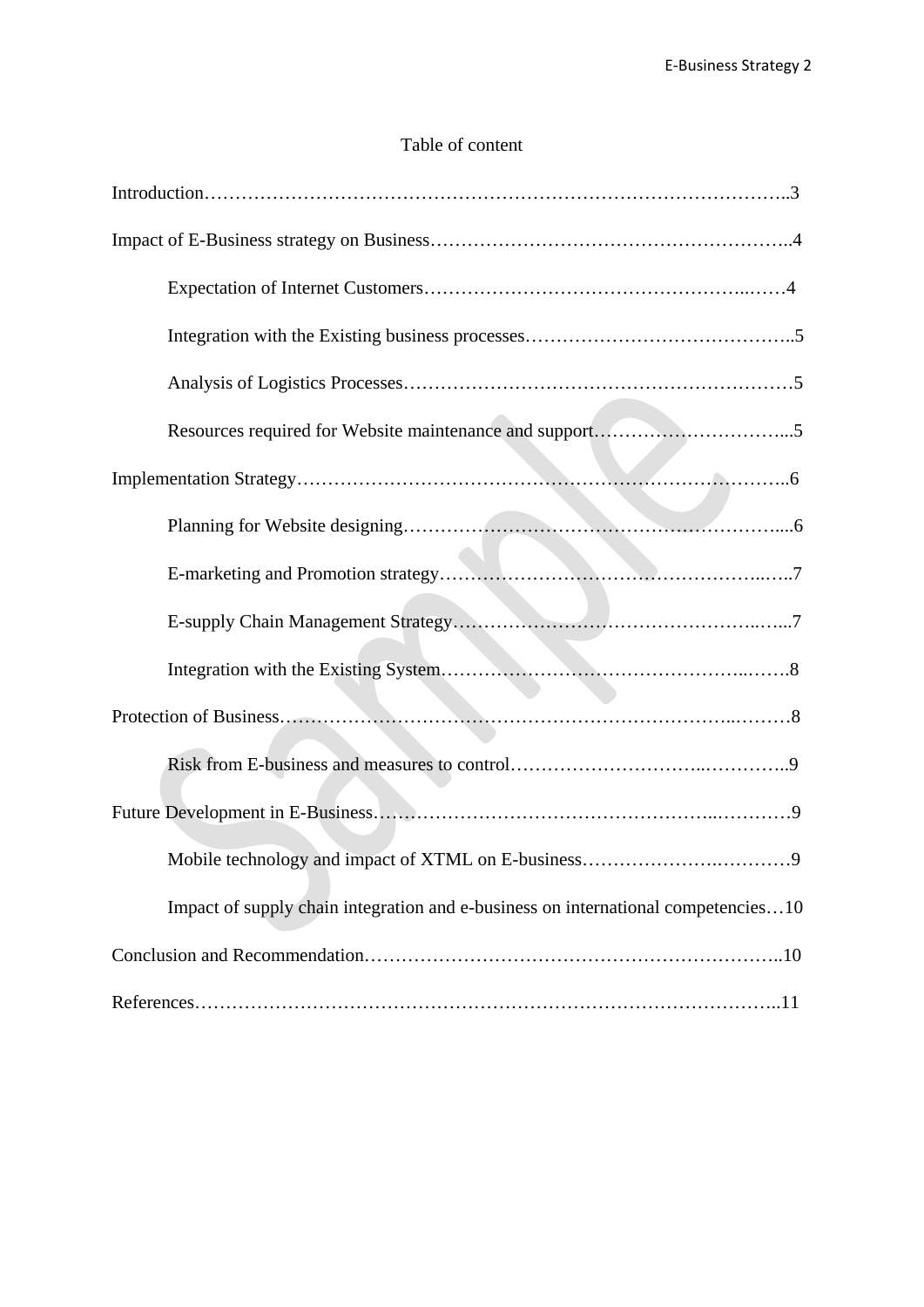## **Introduction**

With the increase enhancement in the field of technology, it has been considered essential by the businesses to implement such technology in their business processes. Further, the increasing demand from the customers regarding the better quality of products and services delivered to their doorstep has also necessitated for the businesses to implement the e-business strategy in their business processes. E-business which is commonly known as electronic business implies the application of information communication and technology in the business processes, for the purpose of supporting various business activities undertaken by the organization. E-business does not simply mean buying and selling via internet, rather it is a much broader concept and requires the integration of business activities with the internet and related technologies so that the business activities can be performed in a superior manner. In simple words, it implies development of new ways of doing business by innovatively exploiting the various aspects of the information communication and technology. With the changing business environment, business organizations are compelled to develop new strategies and business models to remain competitive. The integration of business activities with the latest development in the field of technology enables the organization to serve its customer in a totally different manner in comparison to the traditional method of business. It helps the businesses in the achievement of competitive advantage over others by providing them the opportunity to meet the customer needs in a more effective manner. Along with the advantage that is experienced by the businesses from the rapid development in the field of technology, there are certain issues that have also emerged from the e-business policies such as security related issues, privacy, regulatory, legal and ethical issues as well. As such the integration of the business activities with the information technology should be done with great care in order to achieve maximum advantage out of it (Li 2007).

This report is basically concerned with the development of an internet marketing plan for River Island, a fashion conscious chain of retail stores. The current website of the company is basic and does not support the e-commerce transactions. As such, the report is basically concerned with the development of an internet marketing plan, which will cover various topics such as the impact of e-business strategy on the business, strategies for implementing the internet marketing plan, measures for the protection of business for minimizing the security related risk and also the future developments in the field of e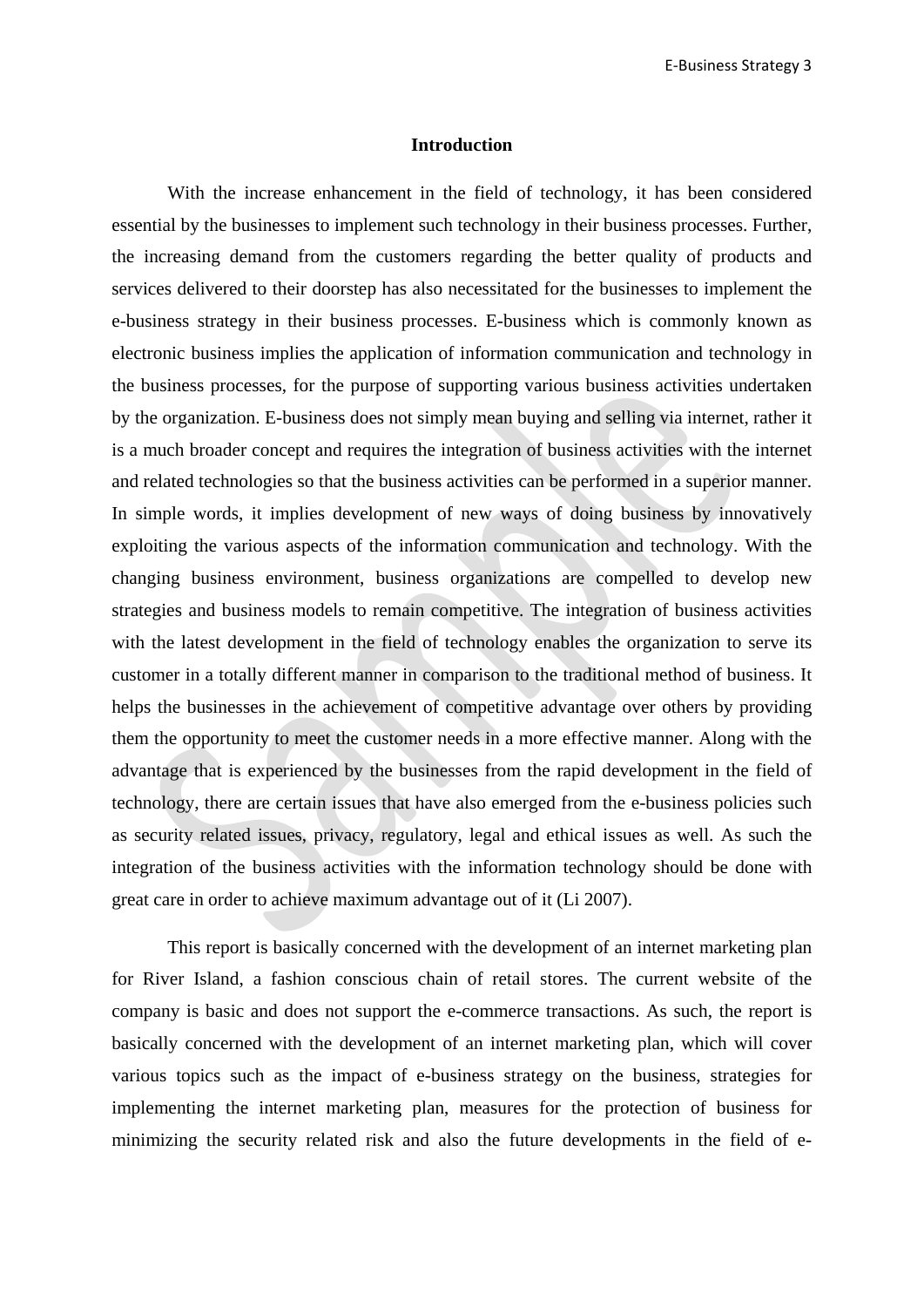business. Finally the report concludes with a conclusion and the recommendations on various aspects of e-business strategy.

#### **Impact of E-Business strategy on Business**

In this competitive era, the successful implementation of e-business strategy can lead an organization to achieve competitive advantage over others. E-business is one of the most important ways for the businesses to leverage the new market opportunities. E-business leads to the transformation of entire business processes, as it not only considers the reengineering of the existing business processes, rather it also helps in designing and developing new ways of performing various business processes. The traditional way of doing business ranging from the sourcing of raw materials and developing new products to acquiring human resources and managing customer relationship has totally been changed with the innovation in the field of technology. E-business facilitates the establishment of real time connection with various entities such as distributors, wholesalers, suppliers, logistics providers, service providers and the end consumers. An effective e-business strategy would enable the organization to achieve efficiency in all the major functions performed by the organization with its various business entities. Thus, e-business can be an effective tool for the businesses in optimizing the flow of physical items between the supply chains, in connecting with the end consumers and also in performing the traditional functions of business in a totally new way (Gottschalk 2006).

### *Expectation of Internet Customers:*

The success of every business depends upon how well it is able to satisfy its customers. Customer satisfaction is the prime concern for the businesses these days, as they realize that attracting new customer would cost them too high in comparison to retaining existing customers. As such, most of the businesses are eyeing to satisfy their existing customers by offering them products and services above their expectations. However, the advancement in the field of technology has further raised their expectation even more than before. In the e-business age, the expectation of the customers has totally been changed with that of the traditional business. Customers are expecting higher level of services such as timely delivery of products and services with the correct features as mentioned during the time of purchase. The transaction should be free from any kind of fraud and the processing time should also be least. They expect personalized as well as error free service through multiple channels and also the availability of service at all the times (E-Business 2010). In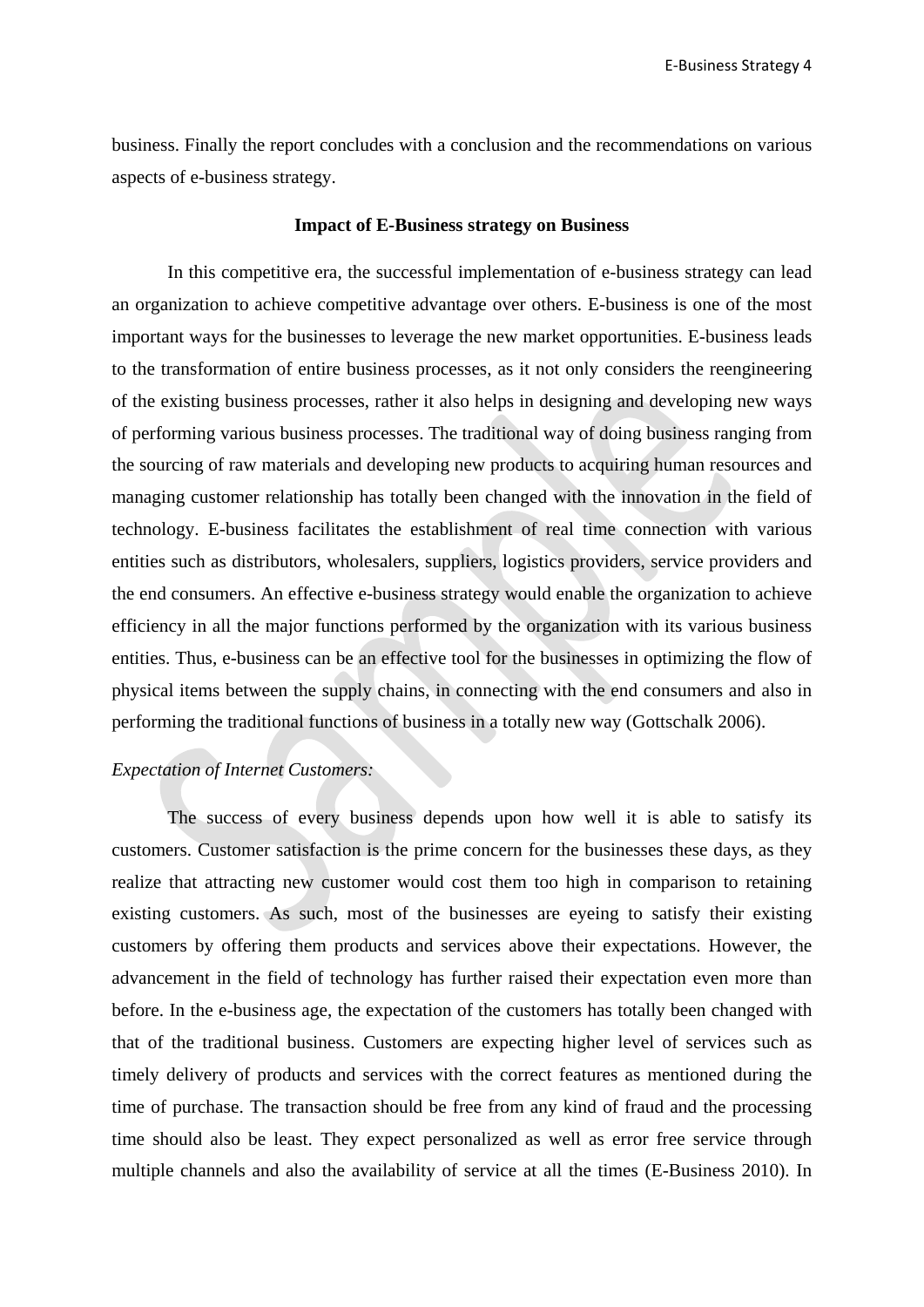addition to all these expectations, the customers are also very much concern with respect to the privacy and confidentiality related issues from the e-business transaction. Further, as the River Island is a fashion conscious chain of retail store, the customers would expect good quality of products with timely delivery because it would not be possible for them to judge the quality of the products electronically. As such the expectation of the customers would further increase depending upon the nature of the business.

#### *Integration with the Existing business processes:*

For the purpose of achieving the maximum advantage of e-business strategy, it becomes very much essential that the new business processes must be integrated with the existing business processes. However in case of River Island, the website of the company does not support the e-commerce transaction. As such, it has been a difficult task to integrate the data with the existing business system database of the organization. The successful launch of an e-business would require the integration of core business application software with that of the e-business applications. This will help in the complete realization of benefits from ebusiness.

#### *Analysis of Logistics Processes:*

As the expectation of the customer is very high in case of e-business, it becomes essential for the businesses to fulfill their expectation effectively. The customer usually expects the delivery of products and services at minimal time. In order to meet out this expectation, it becomes essential for the businesses to have an effective logistic system in operation, so that faster services can be ensured. In case of River Island, as the organization is planning to integrate its function with e-business, the logistics system of the organization should be such that it ensures timely delivery of products and services. At present, the logistics process of the organization is handled by a company known as Zendor, which provides the basic core services like distribution, warehousing, call centres and return management. However, the integration of the business with the internet would require the logistic system to be more effective, as the database of the customer would expand which requires the business to respond quickly to its customer's requirements (Parazoglou 2006).

*Resources required for Website maintenance and support:*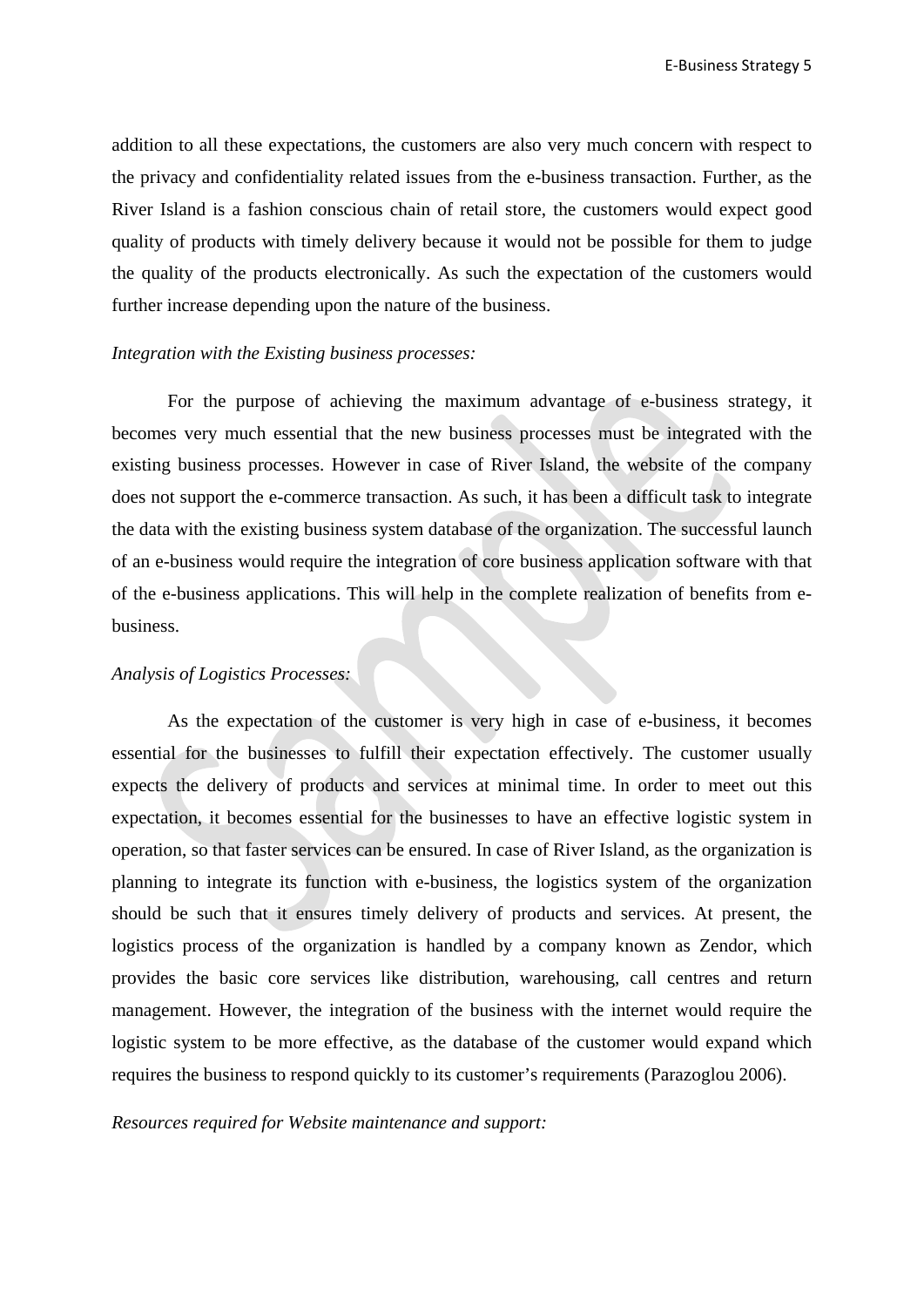The Website of River Island is basic and does not support the e-commerce transaction. Further, the company is also planning to market its products and services through internet which requires an effective website that supports the e-commerce transaction. As such it becomes essential for the business to make changes to its existing website, so that the company can expand its operation by approaching larger market area. The changes to the existing website in order to support the e-commerce transaction would require various resources such as a team of technical staff, who looks after the entire design and the development of the website, website project managers to look after the necessary improvements needed in order to protect it from being outdated. In addition to this, sufficient funds would also be required so that the maintenance process can be conducted in a more efficient manner (Montgomery 2009).

## **Implementation Strategy**

A proper planning is very much essential for integrating the business of River Island with the information technology. A well framed strategy needs to be followed concerning the development of website to its design, so that it would be most effective in attracting the focus of the customers. Further, the strategy should also account for the marketing and promotion strategy together with the management of supply chain activity in order to satisfy the need of the customer in a most efficient manner. A proper planning would ensure what exactly is needed to address in the website so that it would remain effective. It becomes very much essential for the retail chain store to reengineer its logistic activities so as to achieve a successful implementation of the e-commerce. The implementation of all the major tasks required for the development of website should be performed in manner that results into the achievement of overall success.

## *Planning for Website designing:*

One of the most crucial aspects for the success of a website depends upon the design of the website. It should include everything that a customer expects from a website. In case of River Island, the website should be designed in manner that best addresses the need of its target market that includes both the male and female of ages between 18-35. As the young generation is more concerned about the latest trend in the market, the website of the fashion conscious chain of retail store should be designed in such a manner, so that it provide sufficient scope to its customer to choose from the various offering made by it. In addition to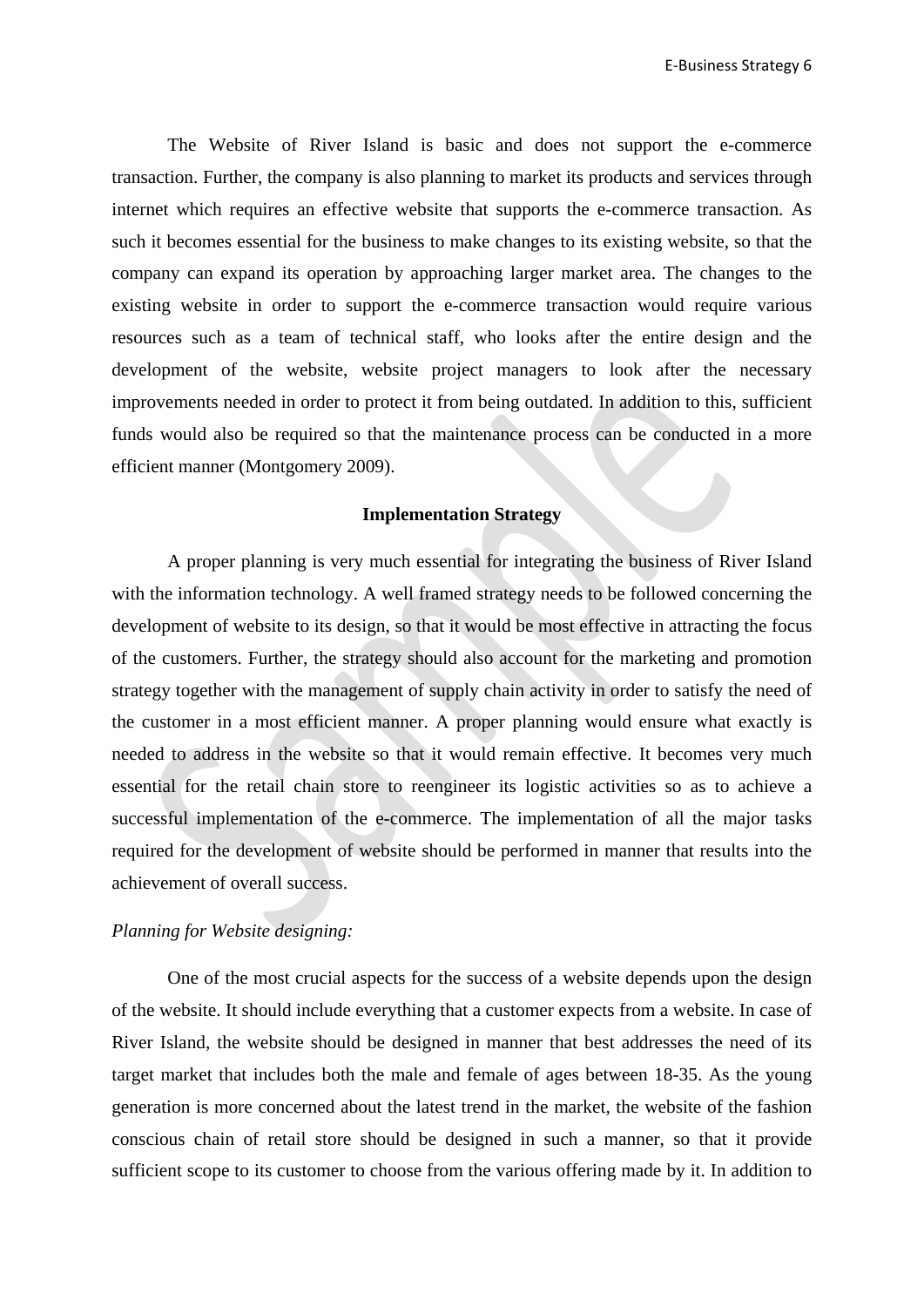this, the context of the website is another major area to focus. It should be designed in a manner that supports the information in multiple formats. The characteristics of the target audience should also be taken into consideration in the process of website designing. However, one of the most important aspects to be considered is that it should be easily accessible to users. For a better result, it should have high ratings so that it accounts in the top ten searches made in the web search engines. Overall, the designing of the website should be done in a most effective manner to remain effective (Palmer 2002).

### *E-marketing and Promotion strategy:*

After the successful designing of the website, it becomes essential to frame an effective marketing and promotion strategy concerning the products and services offered through the website, so that the awareness can be created among the customers. An effective e-marketing strategy would help the company in attracting the interest of the existing as well as the prospective customers. There are various e-marketing and promotion strategies available through which the marketing of a brand through the web is possible in the most effective manner. However, in the development of consumer centric e-marketing strategy, it becomes essential that the consumer should be familiar with the use of ICT (Pires, Stanton and Rita 2006). In order to market its products online, River Island need to have a proper marketing strategy in operation so that the internet users can be attracted and the sales can be increased. The various marketing strategies include marketing through emails, podcasts, blogs and also through forums. These e-marketing strategies can prove to be useful for River Island to effectively market its products among its target market. As the company is planning to enter into the e-commerce, it becomes essential for the company to target as many customers as possible. This is possible through email marketing as it is an effective tool for marketing large number of customers. Further, the company can also interact with its customers through the blogs and forums. All these marketing strategy would be helpful for the River Island over a short period of time, but in order to market its product and services over a longer period of time, the long term marketing strategies such as article marketing, social networking and social bookmarking would be quite effective (Internet Marketing Strategy 2010).

#### *E-supply Chain Management Strategy:*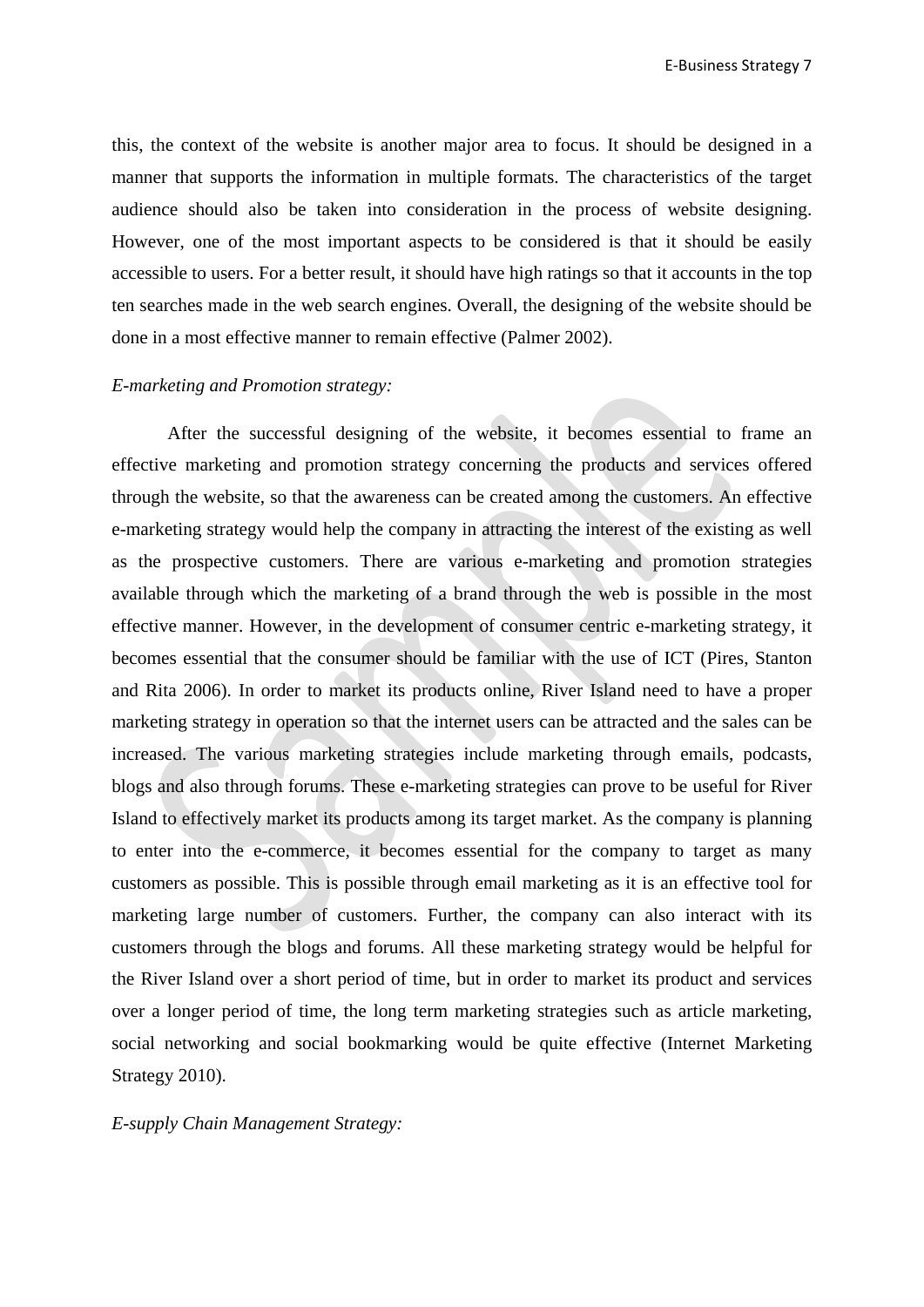One of the most important factors in the e-commerce is the supply chain management. It helps in the coordination of activities starting from the procurement of raw materials to delivery of finished product to the final consumer. It should be such that overall efficiency can be achieved in the entire business performance of the organization. In case of ecommerce, the expectation of the customers is usually higher with respect to speed of delivery of products and services. As the retail fashion chain store, River Island is planning to use information technology for e-commerce; the importance of supply chain management has further increased. As such, it becomes essential for the organization to integrate its ecommerce with the supply chain management system (Gunasekaran and Ngai 2004). However, as the River Island occupies around 300 high street stores, with most of these situated in the United Kingdom, the decision of the company to integrate its operation with the information technology would impose various issues for successfully performing its various functions, especially the supply chain management. As such, the company could decide for outsourcing its supply chain function in order to achieve efficiency. This strategy will help the retail store in effectively fulfilling the expectation of its customer in a most effective manner (Wagner, Fillis and Johansson 2003).

#### *Integration with the Existing System:*

As the existing website of the company is basic and does not support the e-commerce transactions, the priorities concerning the implementation of e-commerce transaction with the existing system is quite high. This is because, the existing system does not require too much of modification for the purpose of enabling the e-commerce transactions. As such the cost that the company needs to incur is also quite low. Thus all the aspects are quite favorable for the company to implement and integrate with the existing system.

### **Protection of Business**

Security of business has been considered to be one of the major threats from ecommerce. The protection of the domain name, the name of the company, trade marks and intellectual property has been the primary issue in e-commerce transactions. In order to protect the domain name against the unauthorized use, the Internet Corporation for Assigned Names and Numbers have issued two documents named as "Dispute Resolution Policy" and "Rules for Uniform Domain Name Disputes Resolution Policy". Further, the intellectual property that represents the skills and knowledge of the employees of the organization is also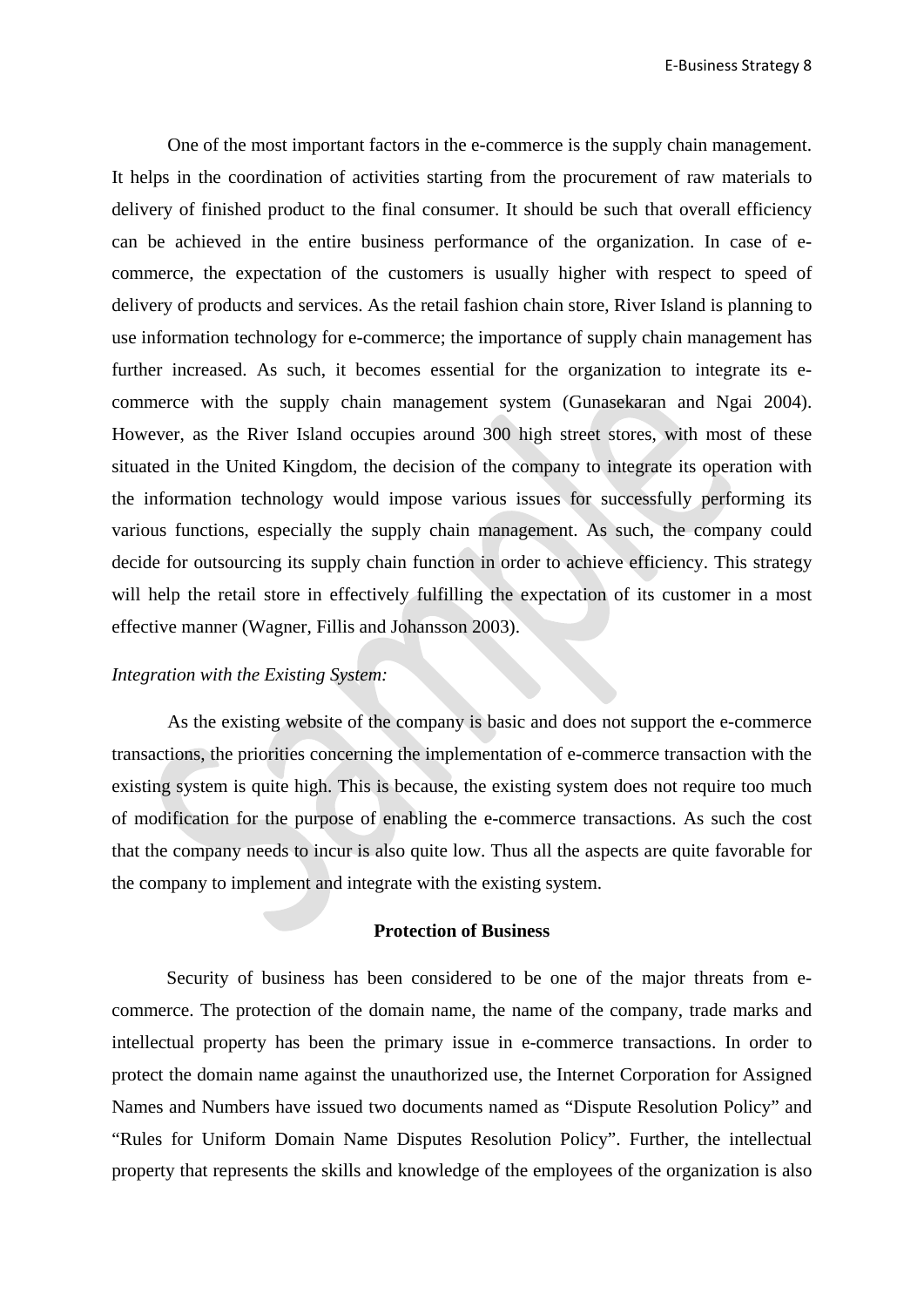in danger from the e-commerce transaction (INTERNET LAW - How Can I protect My Company's Domain Name? 2008).

#### *Risk from E-business and measures to control:*

Although e-commerce has lots of advantages in terms of wide access to market and easy reach to customers, there are certain disadvantages as well with such business process. The e-commerce transaction would result into lots of risks to the organization. As the performance of the transaction in the e-commerce depends upon the information technology, the technology failure would become a major risk for the businesses to handle. Further, the increasing activities from the computer hacker are a major threat to the security related aspects of the business. In addition to this, credit cards and payment fraud, mistakes on the part of the employees by way of accidental deletion of some of the important data, risks from viruses, Trojans etc are the other major risk of e-commerce system.

The risks in the e-commerce transaction can be controlled by having an effective management system in operation. The activities that would result into security threats can be controlled by having certain policies in place. By having effective policies, it would be quite clear to the employees as to what is expected of them. This will help in reducing the mistakes from them. Certain standards should also need to be followed regarding the procurement of PC's and also the firewalls should be properly installed in to protect from the hackers and viruses. Technical controls, standards, policies and procedures can be developed and reviewed in a fully functional information security management system (Managing risk in ecommerce 2010).

## **Future Development in E-Business**

## *Mobile technology and impact of XTML on E-business:*

There are ample of scope for the future development in the E-business. The advent of mobile technology has a potential impact on the mobile commerce. It becomes possible for the users to make purchase and also to make payment with their mobile phones, provided it is supported by internet. In simple words, m-commerce enables the users to exchange data, products and services via the mobile phones (Mariga 2003). The impact of XTML language is also huge in e-business as it allows the service providers to be first in the market with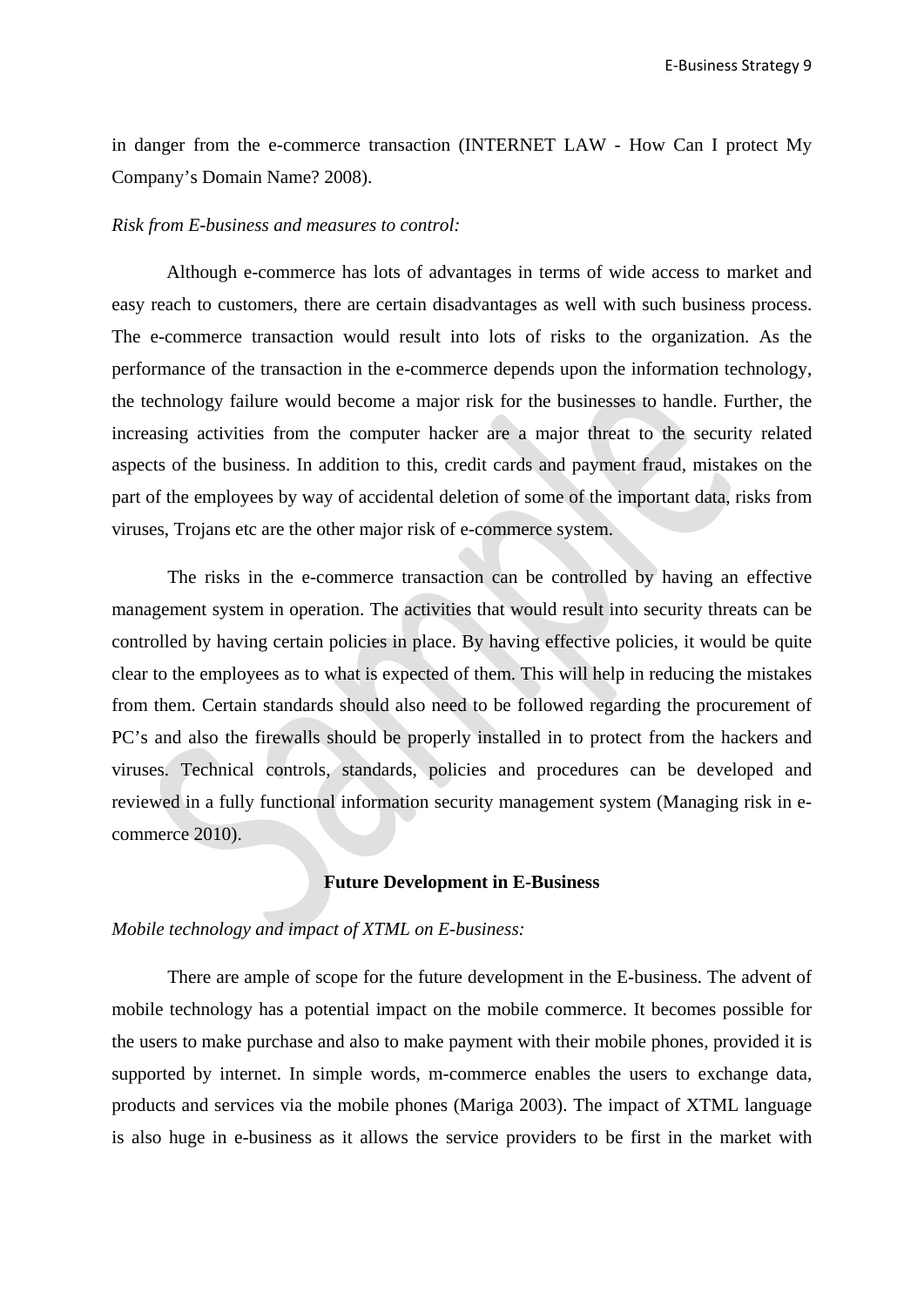respect to their service. Thus it enhances the speed of the transaction which allows the service provider to effectively respond to the market requirements (Grigonis 2000).

#### *Impact of supply chain integration and e-business on international competencies:*

The integration of supply chain using the internet is quite effective for the businesses to address the need of the customers in a most effective manner. It enhances the speed of information between the members of the supply chain which ultimately results into the speediness in the transfer of physical articles between them. The international competency of the business organization also improves because of e-commerce, as it enables them to have an access to the international customers. Thus they get a chance to serve the needs of international customer which results into the increased sales and ultimately the profit (*Internationalization of E-Commerce).*

#### **Conclusion and Recommendation**

A brief discussion on the implementation of E-commerce at River Island provides a brief idea about the various opportunities and the issues available to the organization. The opportunities are in terms of wide access to the market that allows the company to serve even the international customers, but at the same time there are certain threats from the ecommerce to the organization. These threats are in terms of technological failure, risk from hackers etc. However, these risks can be controllable by having certain policies and standards in operation. Overall, the integration of the company's business with the information technology is quite effective for the company to achieve high growth.

It has been highly recommended to the River Island to implement such information technology as it will enable the organization to achieve high growth in terms of increased customer database. Further, the company has basic website, although it does not support the e-commerce transaction, but the company need not have to incur huge costs for enabling the e-commerce transaction facility into its existing processes. As such, it would be a profitable deal for the company to integrate its business process with the information technology.